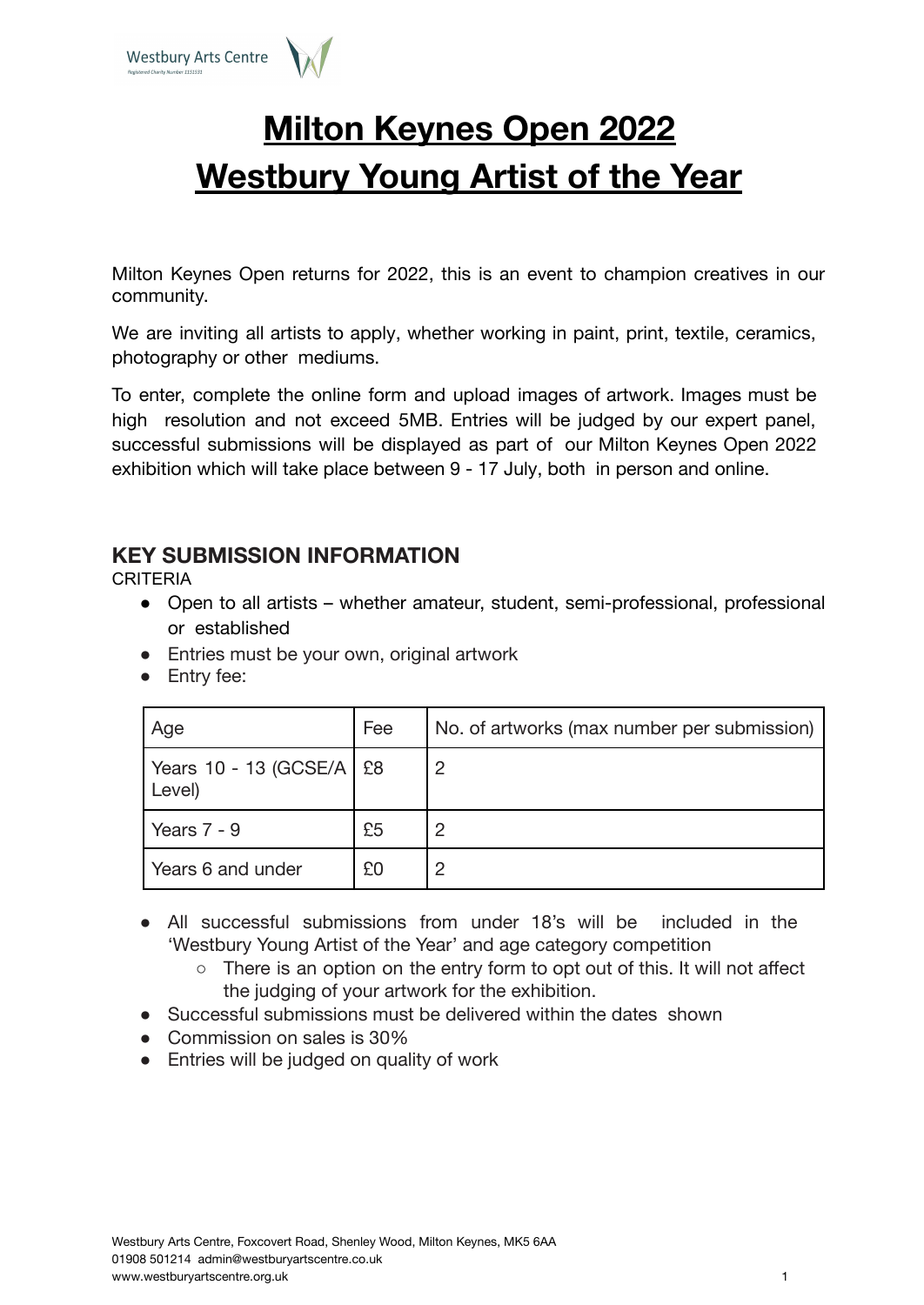

#### DATES:

- Entries to be submitted online: Deadline 2 May
- Judges Selection: 25 May
- Successful entrants contacted between: 26 31 May
- Successful entries to be delivered in person between: 27 June 3 July

#### EXHIBITION:

- $\bullet$  9 10 July 11am 4pm
- 16 17 July 11am- 4pm
- 11 15 July (by appointment)

Collection of exhibited works: 18 - 20 July

#### SUCCESSEUL ENTRIES

Successful entrants agree to their details being included on our website, social media pages and other advertising channels. Successful artworks (2D) will need to be framed in order to be displayed within our exhibition space.

#### UNSUCCESSFUL ENTRIES

Unfortunately we cannot offer any feedback on unsuccessful submissions.

#### SELLING YOUR ARTWORK

If you would like your artwork available for sale please enter the sale price on the entry form. Westbury Art Centre will take a 30% commission so please include this within your sale price. The commission forms part of the charity's fundraising activities which directly contributes to running events and exhibitions throughout the year.

### **TERMS AND CONDITIONS**

PAYMENT: Payment must be made on submission of your entry through our website. The entry fee is non refundable.

DELIVERY: We will only accept successful entries delivered to Westbury Arts Centre within the specified dates.

ARTWORK: All artworks must have your name, contact details and title clearly and securely displayed on the reverse. All artwork must have secured corner/edge protectors.

FRAMING: All entries must be suitably framed/mounted to a professional standard. All 2D artwork must have D-rings.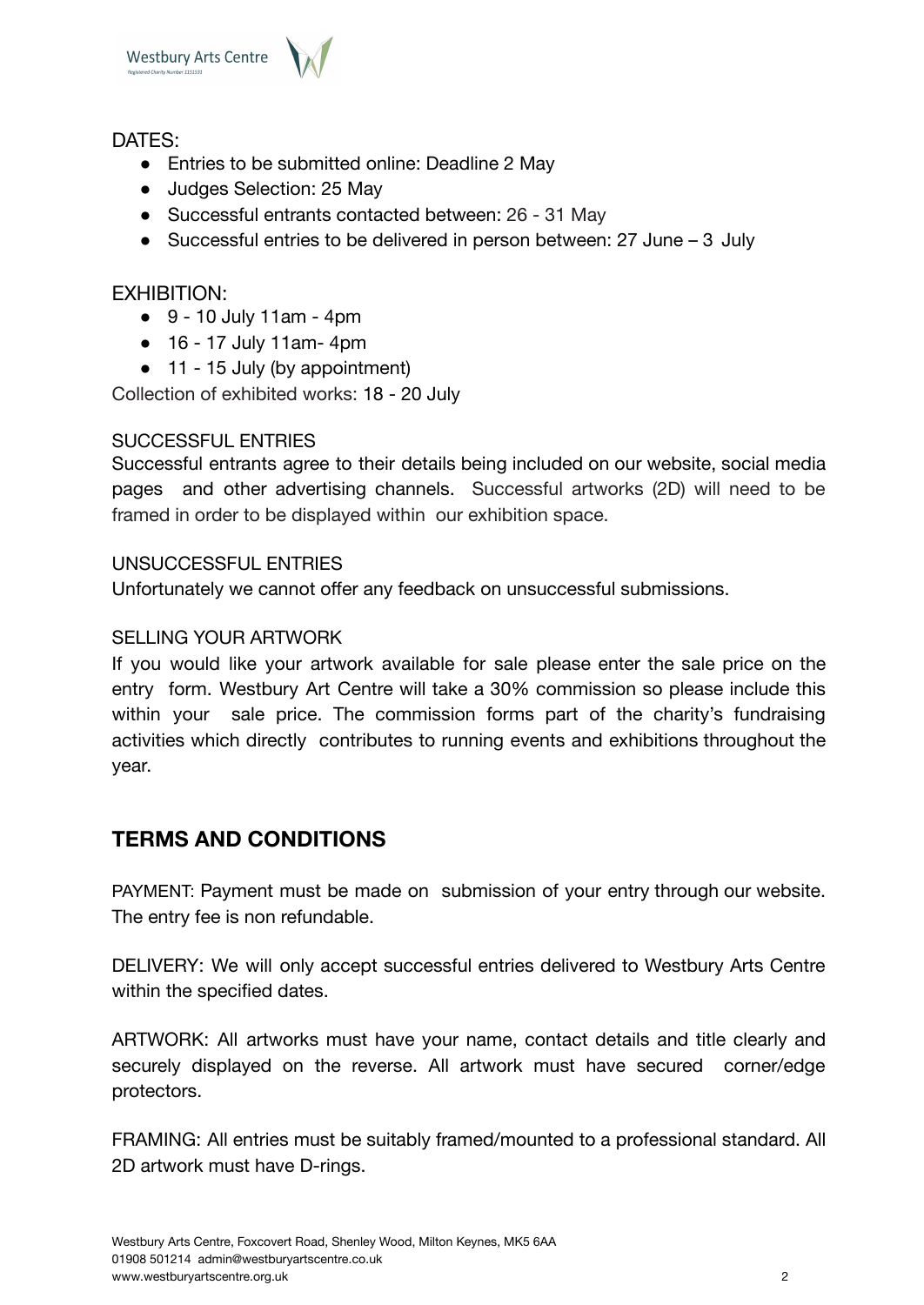



DAMAGE: Entries are submitted at your own risk. We cannot accept liability for any damage. We endeavour to take the greatest care with each work and ensure it is stacked and stored correctly. You are advised to arrange your own insurance for any artwork submissions.

COLLECTION: You must collect your artworks by the dates shown. If you do not collect your work by these dates, you will be charged a storage fee of £5 per week. If your work remains uncollected 3 months after these dates, it will be disposed of.

PHOTOGRAPHY: If your work is successfully selected then we may photograph it for publicity purposes including our website, social media and local press. By submitting your work you are agreeing to this term.

## **MILTON KEYNES OPEN 2022 WESTBURY YOUNG ARTIST OF THE YEAR**



**ALL KINDS OF ART WELCOME...** 

There is no set theme, we just want you to be creative! We welcome all kinds of art including - painting, drawing, illustration, collage, print, photography and 3D.

The overall winning entry 'Westbury Young Artist of the Year' will be presented with a certificate and prize.

#### **PRIZES UP FOR** GRABS..

As well as our Westbury Young Artist of the Year there will also be further prizes within three age groups: Years 3-6, 7-9 & 10-13

#### **WESTBURY YOUNG ARTIST OF THE YEAR**

Our Westbury Young Artist of the Year award is part of our annual event. Milton Keynes Open. it's a chance to celebrate young artists at primary and secondary school level and to discover who our young artist of the year will be.

This event is all about encouraging artists and providing a fantastic opportunity to have work exhibited during a major Milton Keynes art event.

The exhibition runs from 9 - 17 July 2022, visitors will be able to view the exhibition either in person at Westbury Arts Centre or via our online gallery.

**Entry Details:** 

- Years 10 13: £8 (upto 2 artworks)
- Years 7 9: £5 (upto 2 artworks)
- Years 6 and under: £0 (upto 2 artworks)

Enter via our website at www.westburyartscentre.org.uk

**Westbury Arts Centre, Foxcovert Road** Shenley Wood, Milton Keynes MK5 6AA<br>Registered charity: 1151531 **Westbury Arts Centre** 

Westbury Arts Centre, Foxcovert Road, Shenley Wood, Milton Keynes, MK5 6AA 01908 501214 admin@westburyartscentre.co.uk www.westburyartscentre.org.uk